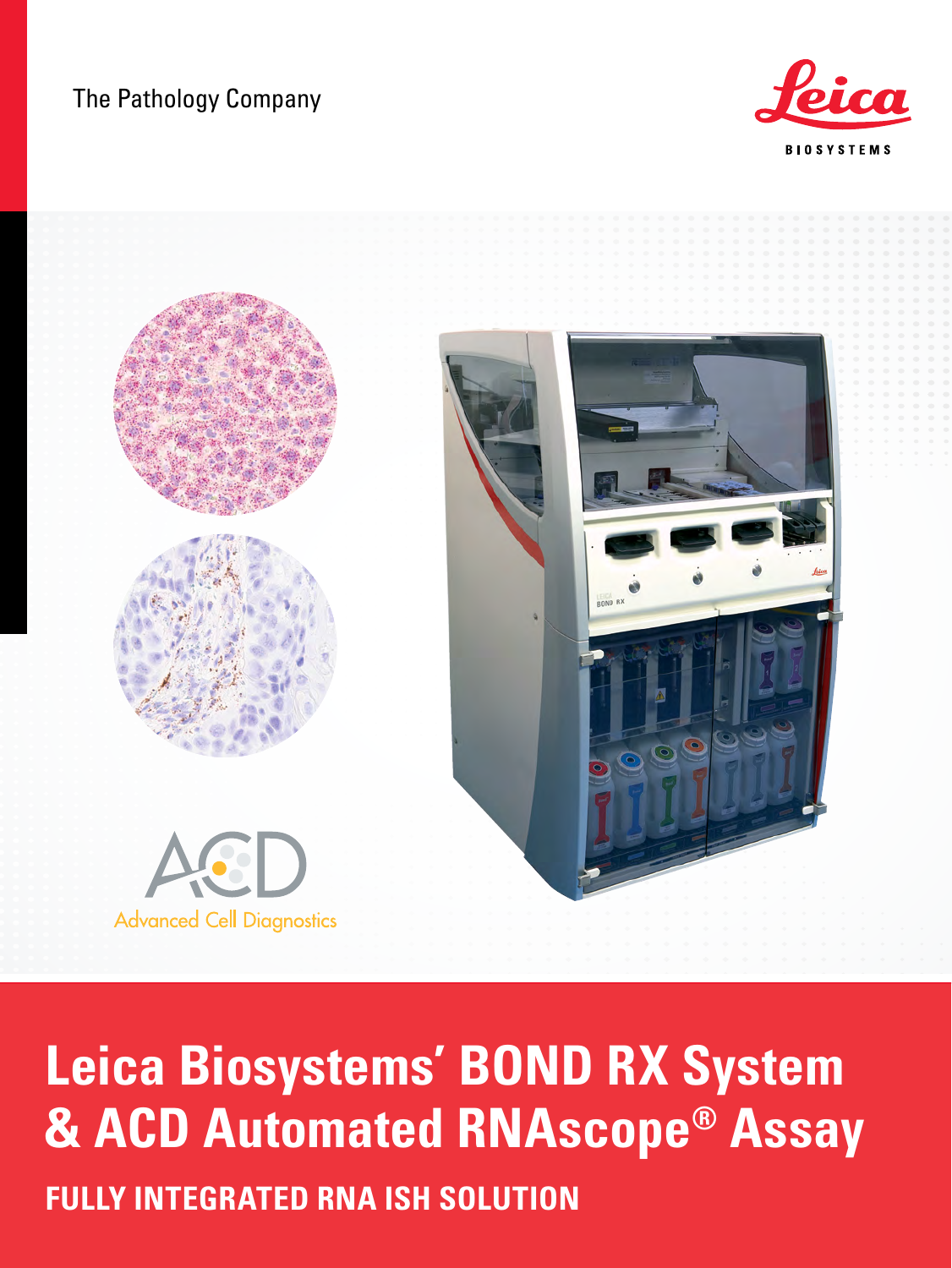## SAVE TIME

Signal amplification using double Z probe strategy coupled with simultaneous background suppression strategy ensures target-specific binding

> Join the researchers saving over 20 hours/week\*

#### SENSITIVE & **QUANTITATIVE**

#### AUTOMATE YOUR RESEARCH

91% agree that BOND RX has the best level of research automation\*

#### QUALITY AND **CONSISTENCY**

Single RNA molecule detection at single cell resolution

### FOCUS ON THE **SCIENCE** "The BOND RX allows our

lab to focus on the biology behind our results instead of spending hours in the lab to get the results"

Research Lab Manager, Large Enterprise Pharmaceuticals Company









BOND RX fully automated advanced staining system makes consistent staining easier and faster

#### MORPHOLOGICAL CONTEXT

Cell specific expression information in intact tissue architecture

UNIVERSAL

For virtually any gene, any species, any tissue

## **ACD Automated RNAscope® Assay**

### HIGHLY SPECIFIC

\*Independent laboratory survey 8/2014: [www.techvalidate.com/tvid/295-BD2-79C](http://www.techvalidate.com/tvid/295-BD2-79C) and [www.techvalidate.com/tvid/669-A96-B75](http://www.techvalidate.com/tvid/669-A96-B75)



#### **LEICA Biosystems' BOND RX System**  $\blacksquare$ color labels.

## **Fully integrated RNA ISH solution with world-class support**

### WALKAWAY HIGH-THROUGHPUT AUTOMATION

30 slides in a single 9-hour run with just 15 minute set up time

#### HIGH REPRODUCIBILITY

Achieve run-to-run and operator-to-operator consistency

#### EXPERIENCE PREMIER SUPPORT ACROSS THE COMPLETE SYSTEM

Integrated support approach ensures optimal success

cells are fixed onto with RNAscope®

Probes each with double-Z probe pairs represents single target

visualized with

are quantified on a manual counting or



Reagents amplify sequential hybridization